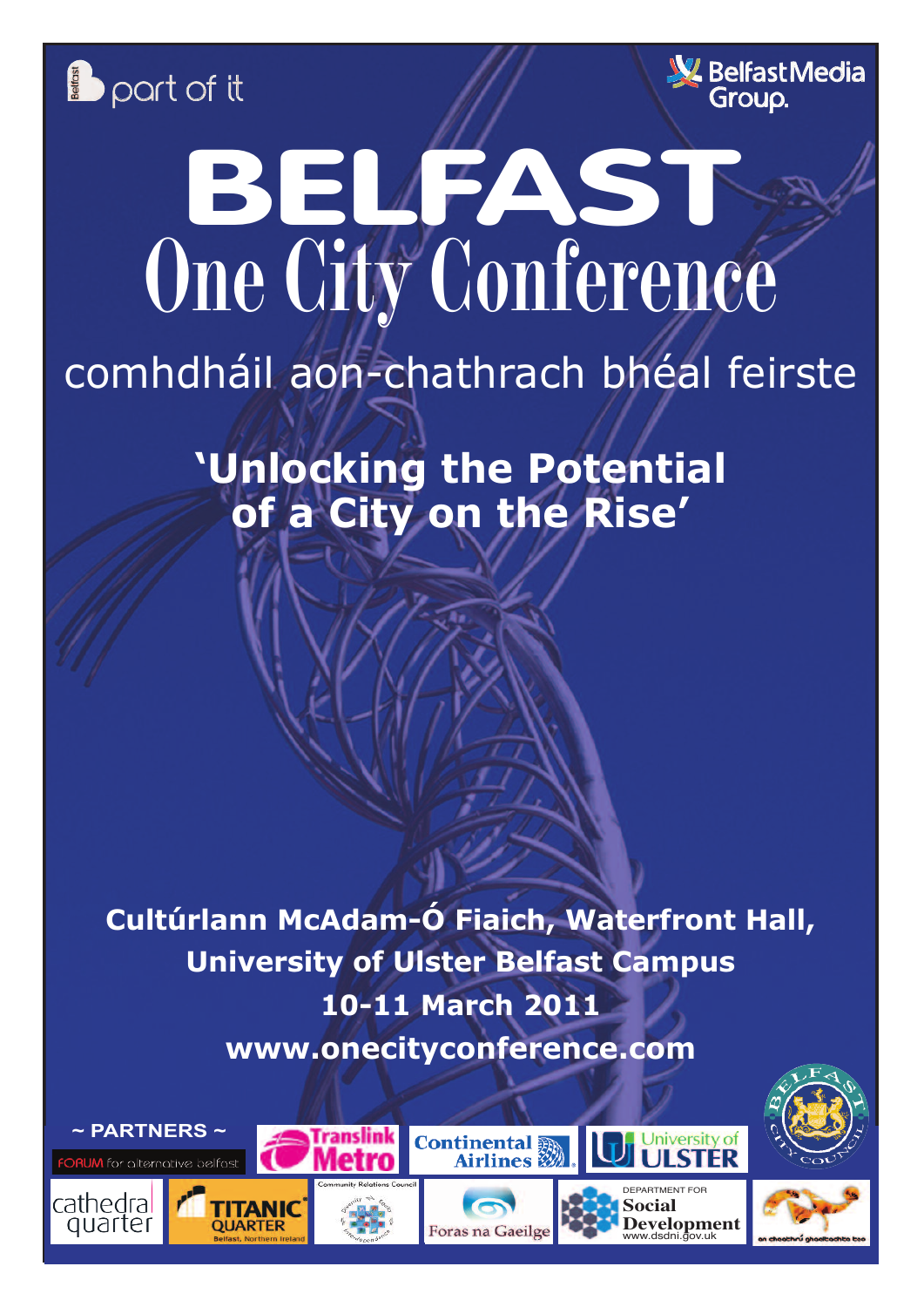## **BELFAST One City Conference**

The Conference is being hosted by the Belfast Media Group with the support of business and public sector partners University of Ulster, Titanic Quarter Ltd, The Gaeltacht Quarter Board, and the Cathedral Quarter Steering Group.

The conference will begin on the evening of Thursday 10 March in An Chultúrlann. The main plenary will take place in the Waterfront Hall on 11 March wth lunch in the University of Ulster city centre campus. The conference finale reception will take place in the residence of the US Consul General.

Confirmed participants are Rob Walsh, Commissioner of Small Business Services in New York City, Richard Barnett, Vice-Chancellor of the University of Ulster, Roisín McDonough, CEO of the Arts Council of NI and Boyd Robertson, Principal of Sabhal Mòr Ostaig on the Isle of Skye as well as Chris Torch of Intercult, Stockholm, Sweden. A Trustee of The European Museum Forum, Chris is also a member of the Steering Group for the Platform for Intercultural Europe.

The conference will discuss how best to unlock the potential of the changing Belfast while asking what real progress has been made since last year's City of Quarters conference.

Our Tomorrow's Belfast sections will profile, in five-minute presentations, the people, places and projects unlocking the potential of a city on the rise.

### **THURSDAY 10 MARCH**

### **Cultúrlann McAdam Ó Fiaich**

6:30pm Registration/Reception. Fáiltiú.

- 7pm Opening Address: Alex Attwood MLA, Minister for Social Development
- 7:15pm Culture, Conflict and Shared Space. Chris Torch, Stockholm, Sweden. Presentation from Black/North SEAS (www.seas.se), Deutsches Auswanderer Haus/Bremerhaven and more.
- 7:30pm Six Roads to One Belfast. Mark Hackett, Co-Founder Forum for Alternative Belfast
- 7:45pm Sabhal Mòr Ostaig: A Vision Realised. Boyd Robertson, Principal Sabhal Mór Ostaig, The National Centre for Gaelic Language and Culture, Isle of Skye.
- 8:00pm Panel Discussion Connecting the Quarters of a Changing City, One Year On. Chair: Geraldine McAteer, CEO West Belfast Partnership Board Paul McErlean, Chair Cathedral Quarter Steering Group Eimear Ní Mhathúna, Director Gaeltacht Quarter Board Mike Smith, CEO Titanic Quarter Discussion from Floor.

9pm Conference Club in Fáilte Restaurant, 145 Falls Road.



### **FRIDAY 11 MARCH**

#### **Waterfront Hall**

8:30am Registration

9:05am Welcome To Tomorrow's Belfast: Lord Mayor Pat Convery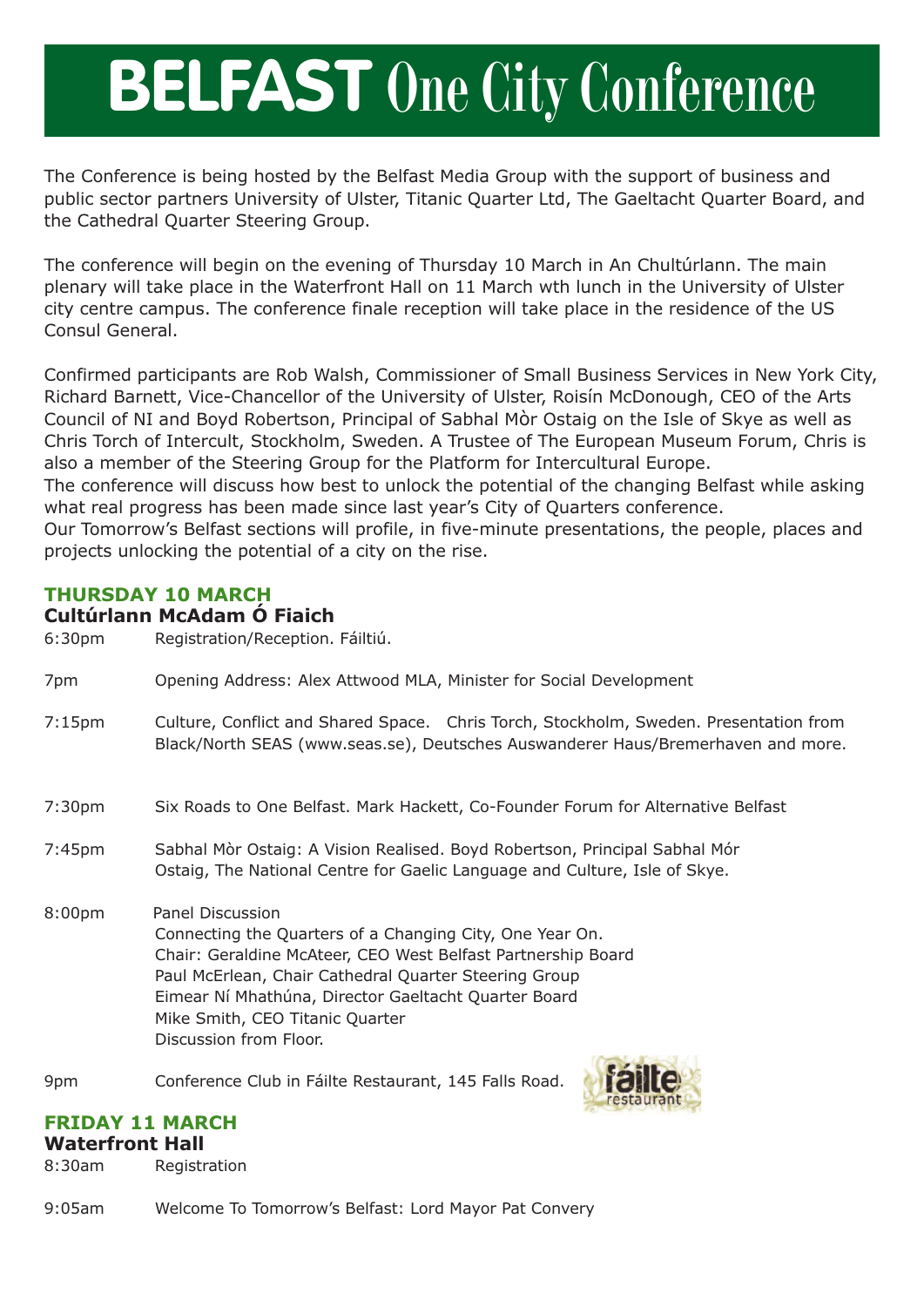### **BELFAST One City Conference**

| 9.15am     | Welcome to Rob Walsh, Commissioner of Small Businesss Services New York City. Cllr Tom<br>Ekin.                                                                                                                                                                                                                                                                                                 |
|------------|-------------------------------------------------------------------------------------------------------------------------------------------------------------------------------------------------------------------------------------------------------------------------------------------------------------------------------------------------------------------------------------------------|
| 9:20am     | Building the Economy of the One City: 'It's not the size of the dog in the fight but the size of<br>the fight in the dog.'<br>Chair: Alastair Hamilton, CEO Invest NI<br>Rob Walsh, Commissioner of Small Businesss Services New York City<br>Pádraig Ó Céidigh, Executive Chair of Aer Arann & former Irish Entrepreneur of the Year<br>Hugh Cormican, CEO Cirdan Imaging and co-founder Andor |
| 10:20am    | Tomorrow's Belfast. The People, Places and Projects Unlocking The Potential of a City on the<br>Rise. Chair and Introduction Mark Finlay. The Merchant Hotel (Bill Wolsley). The Mac (Anne<br>McReynolds). Cinemagic (Chloe McLaurin, 16, Ellen McLean, 17).                                                                                                                                    |
| $10:35$ am | Sharing the One City.<br>Introduction: Roisín McDonough, CEO Arts Council of Northern Ireland.<br>Chris Torch, Stockholm, Sweden, Trustee The European Museum Forum, Member Steering                                                                                                                                                                                                            |

- 11:15am A City for All? Chair and Introduction: Professor Richard Barnett, Vice-Chancellor University of Ulster. Jackie McDonald, Belfast South Resources Committee, Cllr Conor Maskey, Chair Development Committee Belfast City Council, North Belfast. Naomi Long MP, East Belfast, Professor Gabrielle Nig Uidhir, St Mary's University College, West Belfast
- 12:15pm Government Stepping Up: Conor Murphy, Minister at Department for Regional Development

### **University of Ulster Belfast Campus**

Discussion from Floor.

1pm Lunch at The Academy Restaurant, prepared by students and staff from the Department of Hospitality and Management, University of Ulster. Guest speaker Professor Alastair Adair.

### **Waterfront Hall**

- 2:30pm Tomorrow's Belfast. The People, Places and Projects Unlocking The Potential of a City on the Rise. Connswater Greenway (Sammy Douglas), Cultúrlann McAdam-Ó Fiaich (Frainc MacCionnaith). Peacelines Progress.
- 2:50pm A Concord Between City and Citizen Chair: Terence Brannigan, Chairman CBI Northern Ireland Boyd Robertson, Principal Sabhal Mòr Ostaig college, Isle of Skye Duncan Morrow, CEO Community Relations Council Peter McNaney, CEO Belfast City Council

Group for the Platform for Intercultural Europe.

- 3:50pm Tomorrow's Belfast. The People, Places and Projects Unlocking The Potential of a City on the Rise. Pride in our People (Etain O'Kane), Titanic Building (Cliodhna Craig, CEO Titanic Foundation), The Lyric Theatre (Ciarán McAuley)
- 4:10pm Conference Round-Up and Close. Máirtín Ó Muilleoir (Belfast Media Group)
- 4:30pm Conference Club Kitchen Bar. the **Kitchen Bar**